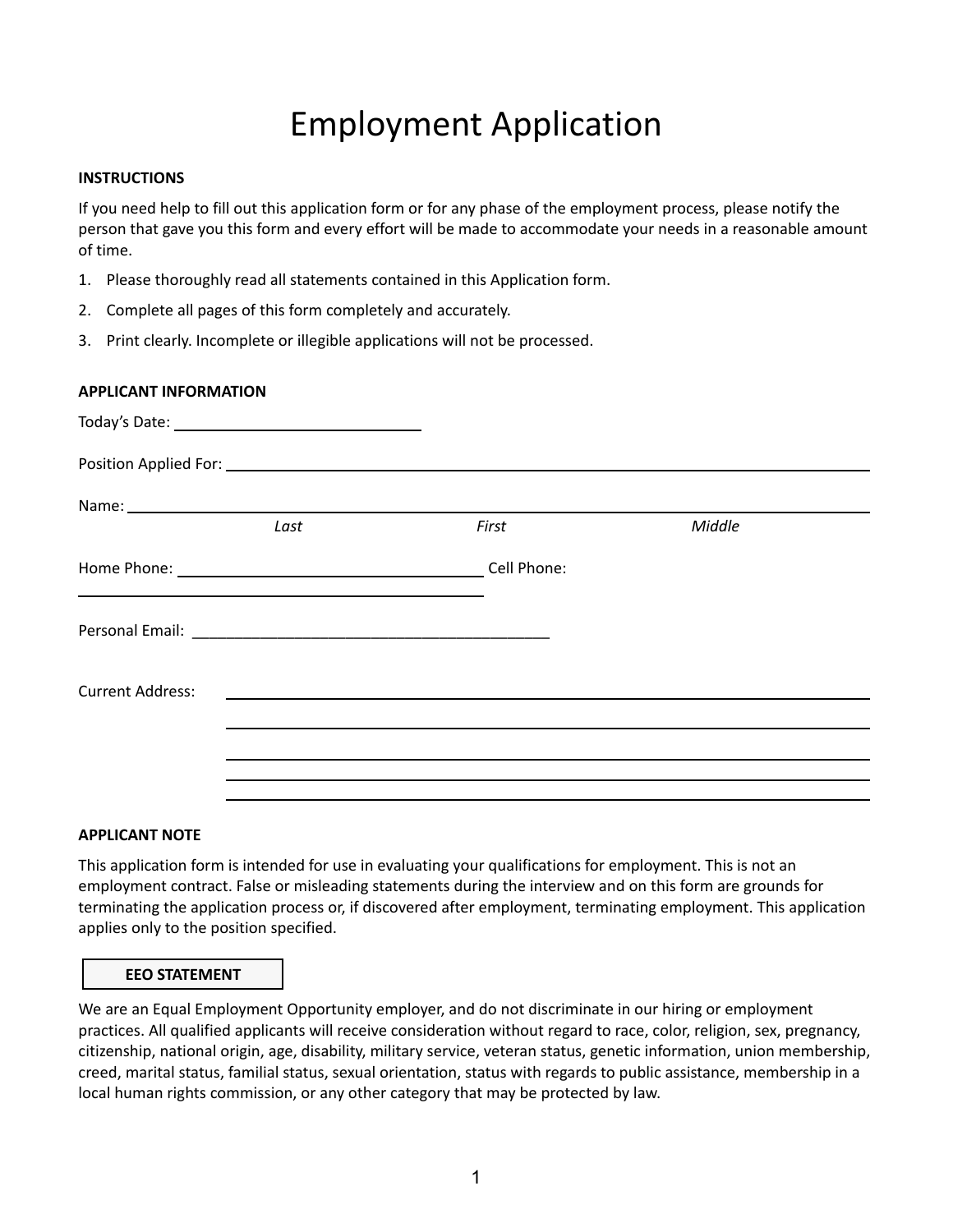#### **AVAILABILITY**

|                                                   | Are you legally authorized to work in the United States? $\Box$ Yes $\Box$ No |                   |              |                  |                  |                       |
|---------------------------------------------------|-------------------------------------------------------------------------------|-------------------|--------------|------------------|------------------|-----------------------|
| Are you under the age of 18? $\Box$ Yes $\Box$ No |                                                                               |                   |              |                  |                  |                       |
|                                                   | Can you provide proof of eligibility to work? $\Box$ Yes $\Box$ No            |                   |              |                  |                  |                       |
| On what date can you start?                       |                                                                               |                   |              |                  |                  |                       |
|                                                   | What job category would you prefer?                                           | $\Box$ Full-time  |              | $\Box$ Part-time | $\Box$ Temporary | $\Box$ On Call/Casual |
|                                                   | For what schedules would you be available?                                    |                   |              | $\Box$ Weekdays  | $\Box$ Weekends  | $\Box$ Davs           |
| $\Box$ Evenings                                   | $\Box$ Overtime                                                               | $\Box$ All Shifts | $\Box$ Other |                  |                  |                       |

## **EDUCATION**

| <b>NAME</b> | <b>CITY/STATE</b> | <b>DEGREE EARNED</b> |
|-------------|-------------------|----------------------|
| High School |                   |                      |
|             |                   |                      |
| College     |                   |                      |
|             |                   |                      |
| Other       |                   |                      |
|             |                   |                      |

## **JOB-RELATED SKILLS**

Can you perform the requirements of this job with or without reasonable accommodation?  $\Box$  Yes  $\Box$  No

If the job requires you to drive, do you have the appropriate valid driver's license?  $\Box$  Yes  $\Box$  No

DL# Type State of Issue

Please list any other skills, licenses or certificates that may be **job-related** or that you feel would be of value to this job or our organization.



THE FUTURE OF RIGID FLEX CIRCUITA<sup>Y</sup>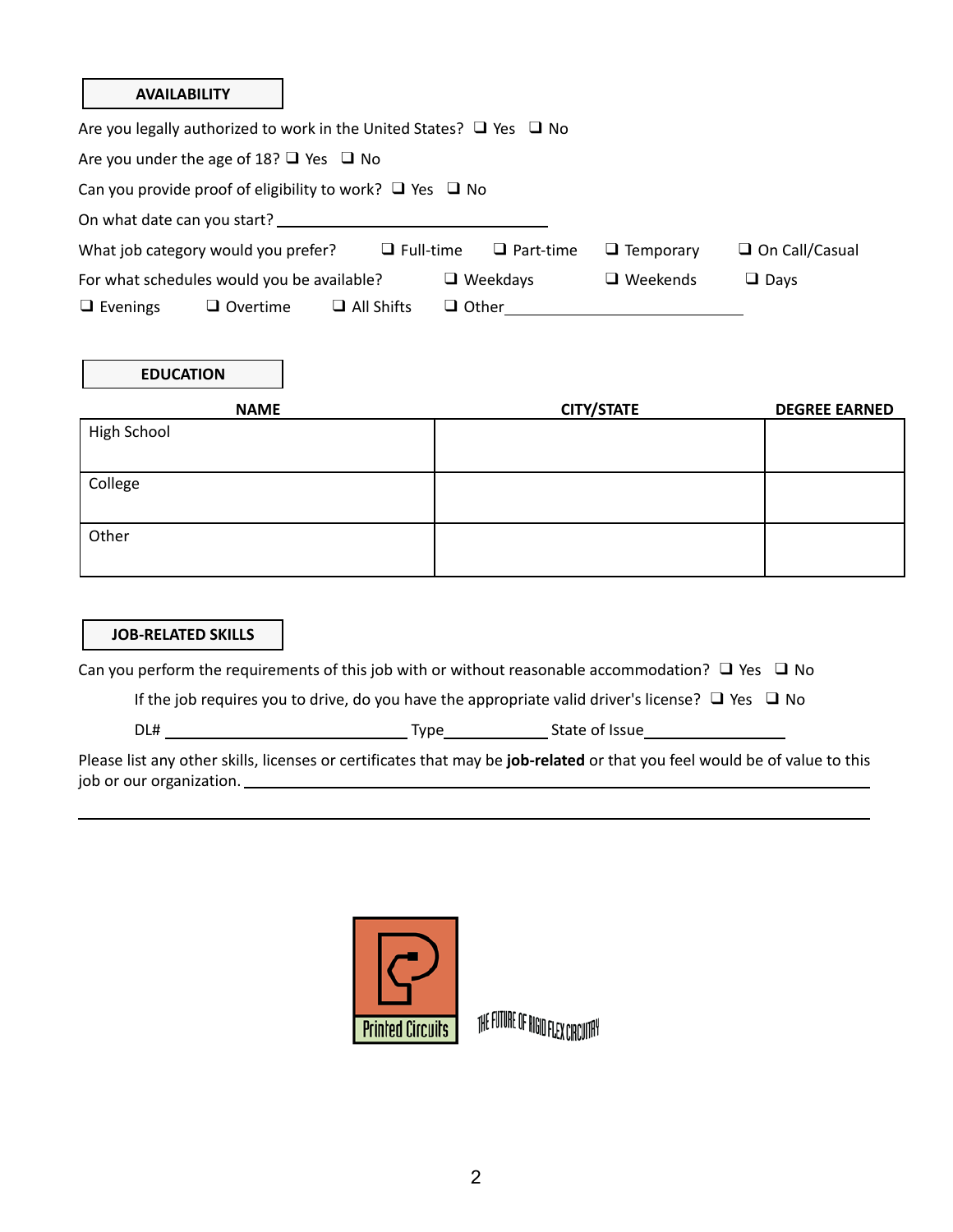## **EMPLOYMENT HISTORY**

Your application may not be considered unless every question is answered. Since we may contact previous employers, correct telephone numbers are essential.

|                          | Are you currently working for this employer? $\Box$ Yes $\Box$ No<br>If yes, may we contact your current employer? $\Box$ Yes $\Box$ No |               |                                 |                                                  |  |
|--------------------------|-----------------------------------------------------------------------------------------------------------------------------------------|---------------|---------------------------------|--------------------------------------------------|--|
|                          |                                                                                                                                         |               |                                 |                                                  |  |
|                          | <b>Company Name</b>                                                                                                                     | City          | <b>State</b>                    | <b>Phone Number</b>                              |  |
| <b>MO</b>                | From (month/yr) To (month/yr)                                                                                                           |               |                                 |                                                  |  |
| <b>ST</b>                | <b>Dates Employed</b>                                                                                                                   |               | <b>Supervisor's Name/Number</b> |                                                  |  |
| <b>REC</b><br><b>ENT</b> |                                                                                                                                         |               |                                 | \$_______________________ □ Hourly □ Annually    |  |
| EM                       | <b>Job Title</b>                                                                                                                        |               | Pay                             |                                                  |  |
| <b>PLO</b>               |                                                                                                                                         |               |                                 |                                                  |  |
| <b>YER</b>               |                                                                                                                                         |               |                                 |                                                  |  |
|                          | <b>Duties</b>                                                                                                                           |               |                                 |                                                  |  |
|                          | <b>Reasons for Leaving</b>                                                                                                              |               |                                 |                                                  |  |
|                          |                                                                                                                                         |               |                                 |                                                  |  |
|                          | <b>Company Name</b>                                                                                                                     | City          | State                           | <b>Phone Number</b>                              |  |
| <b>SEC</b>               | From (month/yr)                                                                                                                         | To (month/yr) |                                 |                                                  |  |
| ON<br>D                  | <b>Dates Employed</b>                                                                                                                   |               | <b>Supervisor's Name/Number</b> |                                                  |  |
| <b>MO</b>                |                                                                                                                                         |               |                                 | \$__________________________ □ Hourly □ Annually |  |
| <b>ST</b>                | <b>Job Title</b>                                                                                                                        |               | Pay                             |                                                  |  |
| <b>REC</b><br><b>ENT</b> |                                                                                                                                         |               |                                 |                                                  |  |
| EM                       |                                                                                                                                         |               |                                 |                                                  |  |
| <b>PLO</b><br><b>YER</b> | <b>Duties</b>                                                                                                                           |               |                                 |                                                  |  |
|                          | <b>Reasons for Leaving</b>                                                                                                              |               |                                 |                                                  |  |
|                          |                                                                                                                                         |               |                                 |                                                  |  |
|                          | <b>Company Name</b>                                                                                                                     | City          | <b>State</b>                    | <b>Phone Number</b>                              |  |
| <b>THI</b>               | From (month/yr)                                                                                                                         | To (month/yr) |                                 |                                                  |  |
| RD                       | <b>Dates Employed</b>                                                                                                                   |               | <b>Supervisor's Name/Number</b> |                                                  |  |
| MO<br><b>ST</b>          |                                                                                                                                         |               | $\zeta$                         | $\Box$ Hourly $\Box$ Annually                    |  |
| <b>REC</b>               | <b>Job Title</b>                                                                                                                        |               | Pay                             |                                                  |  |
| <b>ENT</b>               |                                                                                                                                         |               |                                 |                                                  |  |
| EM<br><b>PLO</b>         |                                                                                                                                         |               |                                 |                                                  |  |
| <b>YER</b>               | <b>Duties</b>                                                                                                                           |               |                                 |                                                  |  |
|                          |                                                                                                                                         |               |                                 |                                                  |  |
|                          | <b>Reasons for Leaving</b>                                                                                                              |               |                                 |                                                  |  |
|                          |                                                                                                                                         |               |                                 |                                                  |  |

**REFERENCES**